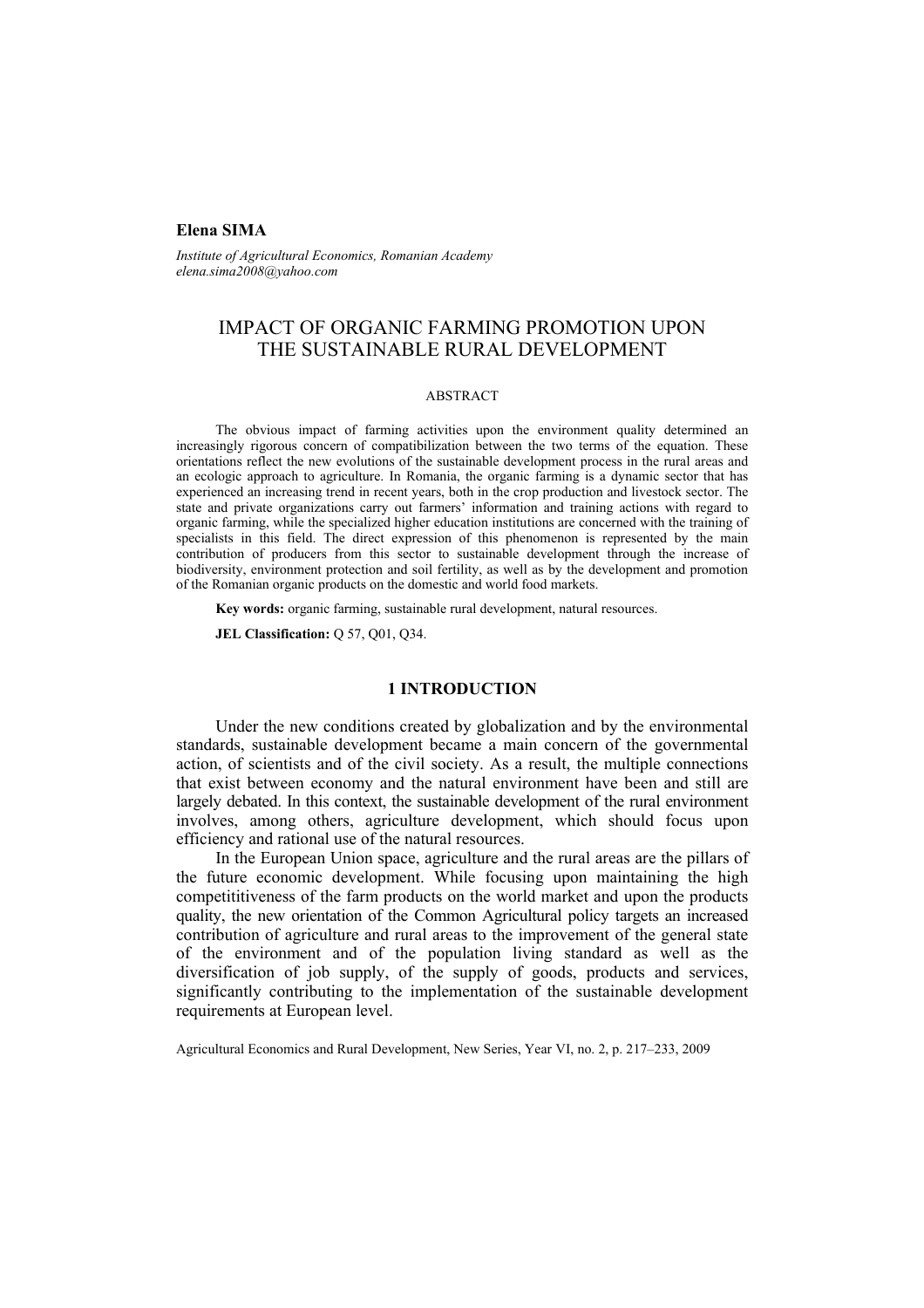### **2. STATE OF KNOWLEDGE**

The sustainable development aproaches the life quality concept in all its complexity, from the economc, social and environmental point of view, promoting the idea of balance between the economic development, the social equity, the efficient use and preservation of the environment. The essence of the sustainable development process is the reconciliation between the promotion of the integrated process of designing the development strategies and maintaining the environment quality and the decision making for their application, both at global and regional, national or local level.

The sustainable development strategie highlight the interdependence between the local and global issues, between the developed and developing countries, underlying the need for cooperation within and between the economic, social and environment sectors.

In the European Union space, the rural development policy is an important issue, given the fact that more than 60% of the population of the 27 Member States is living in the rural areas, which cover 90% of the territory. Agriculture and forestry are the main users of land in the rural areas and, as a result, they play an important role for the rural communities; they represent the foundation of a strong social structure and economic viability, as well as of the management of natural resources and landscape. From the numerous opinion polls conducted in the 27 Member States, it clearly results that a sustainable rural area is of great importance for the European citizens.

In this context, the present Common Agricultural Policy focuses on:

– the promotion of the role played by the communities of farmers in the management of the local natural resources (soil, water, forests, wild flora and fauna etc.) and of the natural landscape, mainly through a greater orientation of the financial aid directly granted to the farmers who apply the recommended measures for the good agro-environmental practices;

– the diversification and integration of the agro-forestry-pastoral and aquaculture activities on the basis of a rational putting into value of the natural resources potential, as wll as of the local traditional knowledge and skills, thus creating opportunities for new jobs and new income sources for the rural population, together with the diminution of pressure upon the agricultural land;

– the harmonious development of the agricultural areas and of the rural settlements, through a judicious planning, organization and management of the rural territory; this should take into consideration the economic, social, ecological and cultural-historical consequences of the different regions and consolidate the potential and multi functional role of the rural areas and settlements from the economic, social, ecologic and also cultural-spiritual point of view, while ensuring the protection and the preservation of the natural resources, through the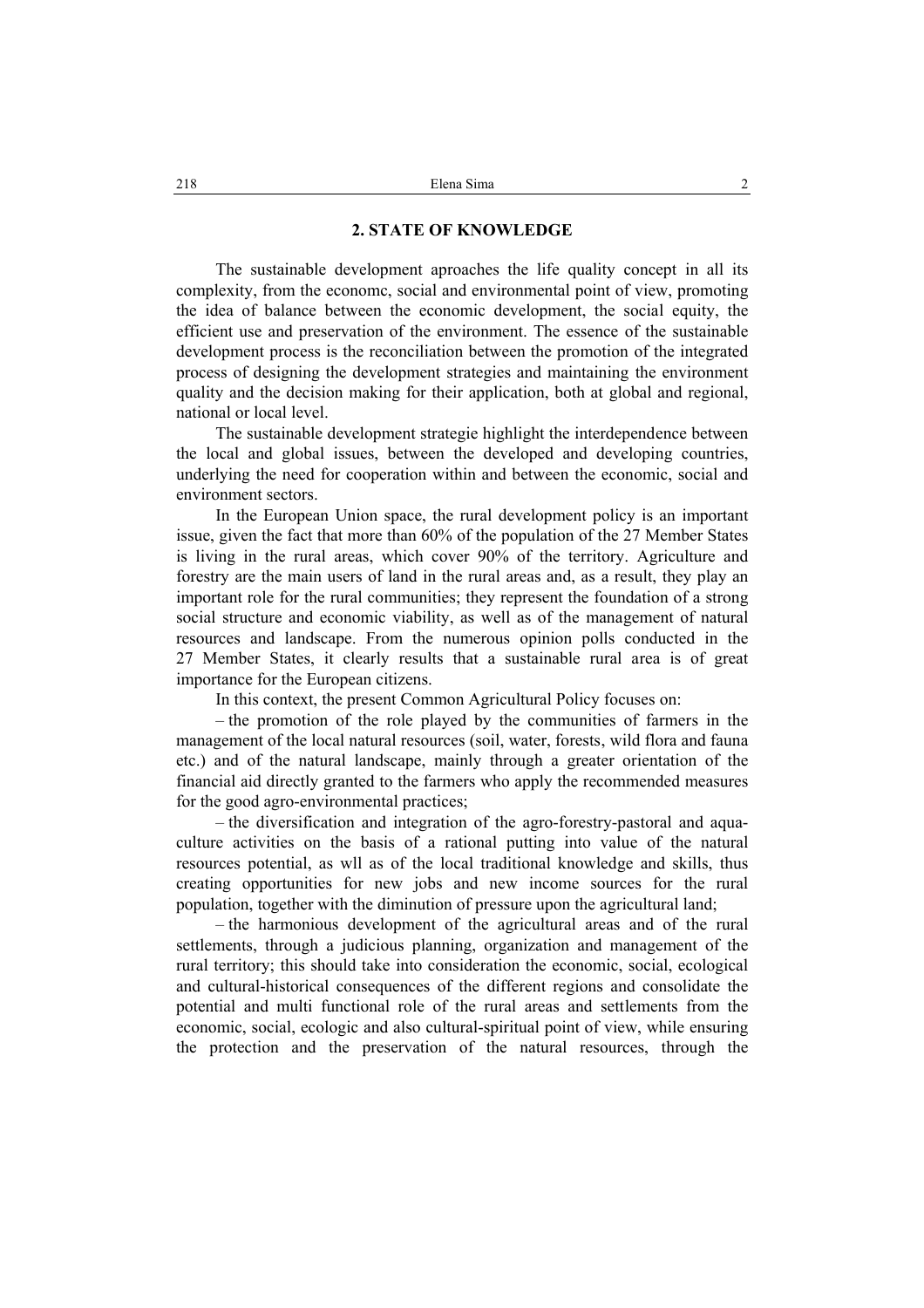maintenance and creation of a natural framework favourable to leisure activities and attractive for tourism, in order to create the necessary conditions for a decent living, at acceptable standards, for all the rural communities.

The rural development policy was consolidated in order to help the rural areas to face the economic, political and ecological challanges of the 21st century. The new legal framework and the European Agricultural Fund for Rural Development highlights the need to stimulate the creation of new jobs in these areas for the improvement of the sustainable development in conformity with the Lisbon Strategy and the Göteborg Council.

In the "Rural Development Regulation", mainly those measures are taken into consideration that ensure the diversification and improvement of the income sources for the local communities through the sustainable putting into value of the local natural resources, the development of services and infrastructure necessary in the rural settlements and areas, reaching the acceptible welfare standards for the rural people.

In this context, for the period 2007-2013, the rural development policy is based upon three core objectives, in conformity with the three axes defined in the new regulation on rural development: improving the competitiveness of the farm and forestry sector; improving the environment and the countryside through support for land management; improving the quality of life in rural areas and encouraging diversification of economic activity. A fourth axis, the ..Leader". inspired from the experience of the community initiative, aims at putting into practice some local rural development strategies based on local partnerships between the juridical and the private sector. The number of available resources for the rural development will grow after the reduction of direct payments to farms and the transfer of these funds to the rural development measures ("modulation").

The measures and instruments stimulating the "green jobs", on which all the EU sectoral policies focus, have in view both the sustainable use of the existing natural resources and ecological reconstruction works, which target not only the rehabilitation but also the consolidation of the economic, social and ecological potential of agriculture and rural areas.

Known also under the name of agro-environmental practices, the crop and livestock production systems complying with the organic farming requirements are yielding economic, social and ecological benefits on long term. The farmers are willing to apply the good agro-environmental practices, which feature high diversity, depending on the area characteristics; the governments are obliged to apply the necessary measures to stimulate their expansion. Countries like Austria, Sweden and Finland are mentioned as an example, which have largely implemented such programs, very appreciated in Europe, in the period of accession preparation.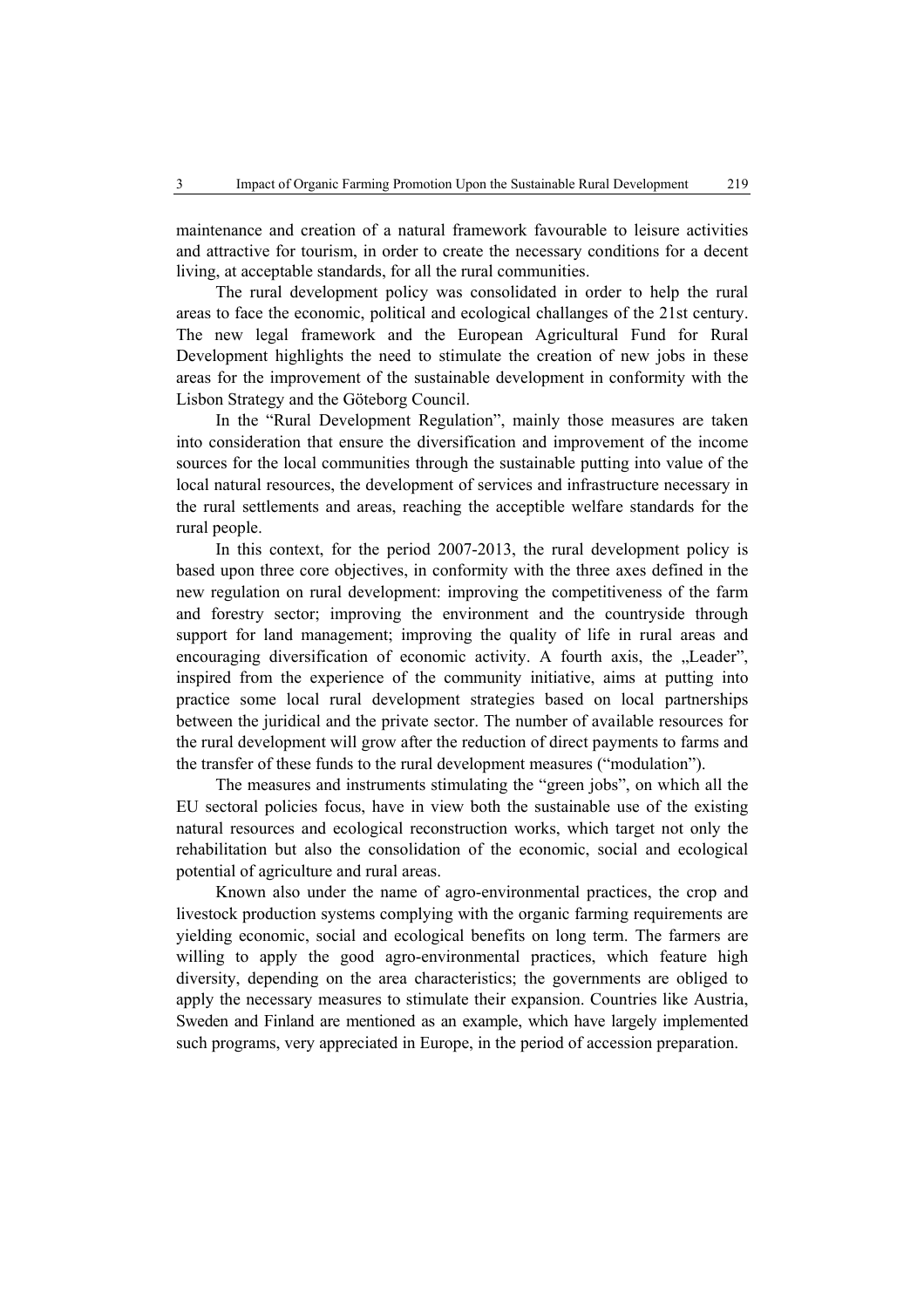### **3. MATERIAL AND METHOD**

The farming activity based upon the application of the measures recommended for the good agro-envirnmental practices, named organic farming, has a visible impact upon sustainable rural development, which is noticed in the economic, social, ecological and historic-cultural plan, both at local and national level.

The whole information volume in this article was obtained through specific methods for the selective research, respecting all its stages from the methodological point of view: identification of the researched issue, research framework delimitation, information collection, data processing, analysis and interpretation drawing up the conclusions. The office research also played an important role in the article, which consisted, on one hand, in the identification of other studies and articles on the same subject, and in the processing of some statistic data, on the other hand. Hence, the information sources used can be classified into governmental sources (statistic, ministerial and from research institutes), and into non-governmental sources (independent publications). As the statistical data on organic farming and its impact upon the economy, environment and human society are very few, the research results are based on a series of mainly qualitative analyses, on the one hand, and on a series of logical rationales, on the other hand.

## **4. RESULTS AND DISCUSSIONS**

Europe is known for the diversity of crops and agricultural products, resulting from the natural environment and methods of cultivation that have been improved throughout the centuries. Both the European and world consumers show an increasing interest in the agri-food products quality.

In the European Union, in conformity with the *European Council (EEC) Regulation no. 2092/19*91, of June 24 and its amendments, the following terms are used, with the same meaning: organic agriculture (in Great Britain), biological agriculture (in Greece, France, Italy, Netherlands and Portugal), ecological agriculture (in Denmark, Germany and Spain).

Most specialists agree upon the fact that *organic, biological, or ecological agriculture* is a component of the sustainable agriculture system, as well as an alternative to *intensive, industrial, conventional farming*, which increasingly proves its limits and drawbacks with regard to the quality of the obtained products and the negative impact upon the environment, through the use of significant amounts of chemicals (chemical fertilizers and substances for the control of pests and diseases).

The agri-food organic production is in favour of the use of renewable resources, the recycling and return into the soil of the nutrients found in waste. It avoids the use of synthetic chemical products and of the Genetically Modified Organisms (as crops/organisms to which certain genes (with undesired features) are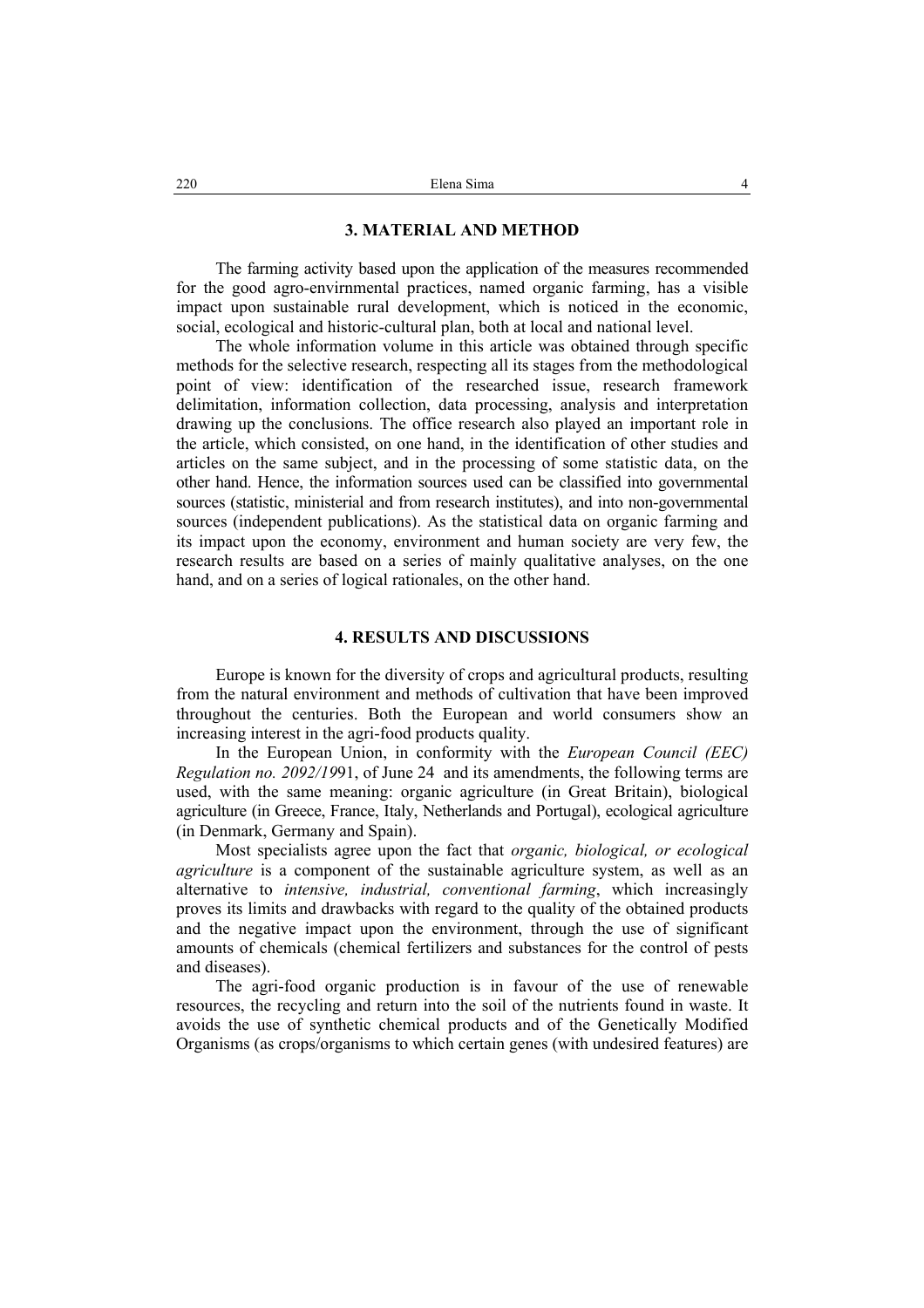transferred through modern genetic engineering methods (called bio-technologies), by reproduction and/or recombination. In the organic production, only the crops/organisms obtained by conjugation, transduction and hybridation are used.

The organic, biological or "bio" agri-food products are obtained in smaller amounts, they are much more expensive than the agri-food products resulting from conventional farming, but they are very appreciated by consumers as they are quality products, healthy and tasty, especially when they are consumed under fresh or less processed form.

The organic or bio agri-food production is obtained on the basis of some regulations, governing both the process of raw material obtaining and the processing, product labelling and sale, as well as the imports and exports of organic agri-food products from third countries, whose organic production and control criteria have been acknowledged by the habilitated international bodies. Besides these regulations, the farmers must respect some basic environmental standards, some of them based on agro-environmental premia, others without financial compensation, in which the "polluter pays" principle is applied.

As a result, by its own nature, the organic agriculture protects the next generations, the farmers' health, the nature, by reducing the soil erosion phenomena, preserving the water quality and the biodiversity, saving energy and reducing the effect of the climate disasters; it redefines the farmer profession and provides development opportunities for family business development, is adjusts the social and economic benchmarks in the rural area, supports the real economy development, etc.

### **4.1. Adjustment of the social and economic benchmarks in the rural areas**

Organic farming contributes to a higher involvement of the rural communities in environment protection. This is achieved by:

– the creation of more attractive natural landscapes focusing on: planting of hedges and pastures, preservation of the native flora and fauna, the protection and improvement of water and soil resources, the use of the domestic species of plants and animals and of the local resources;

> – the increase of overall attractiveness of rural areas, making them more capable of attracting and maintaining the inhabitants in a period when the rural populations are migrating on the EU territory.

The complex nature of the practices involved in organic farming and agroprocessing creates a strong connection between the rural and the urban areas, bringing financial and social benefits to the members of these communities.

The growing economic viability of the organic farming activity has increased the opportunities for the rural communities at a moment when many of them were trying to maintain themselves as attractive places and jobs and to reduce the local population migration.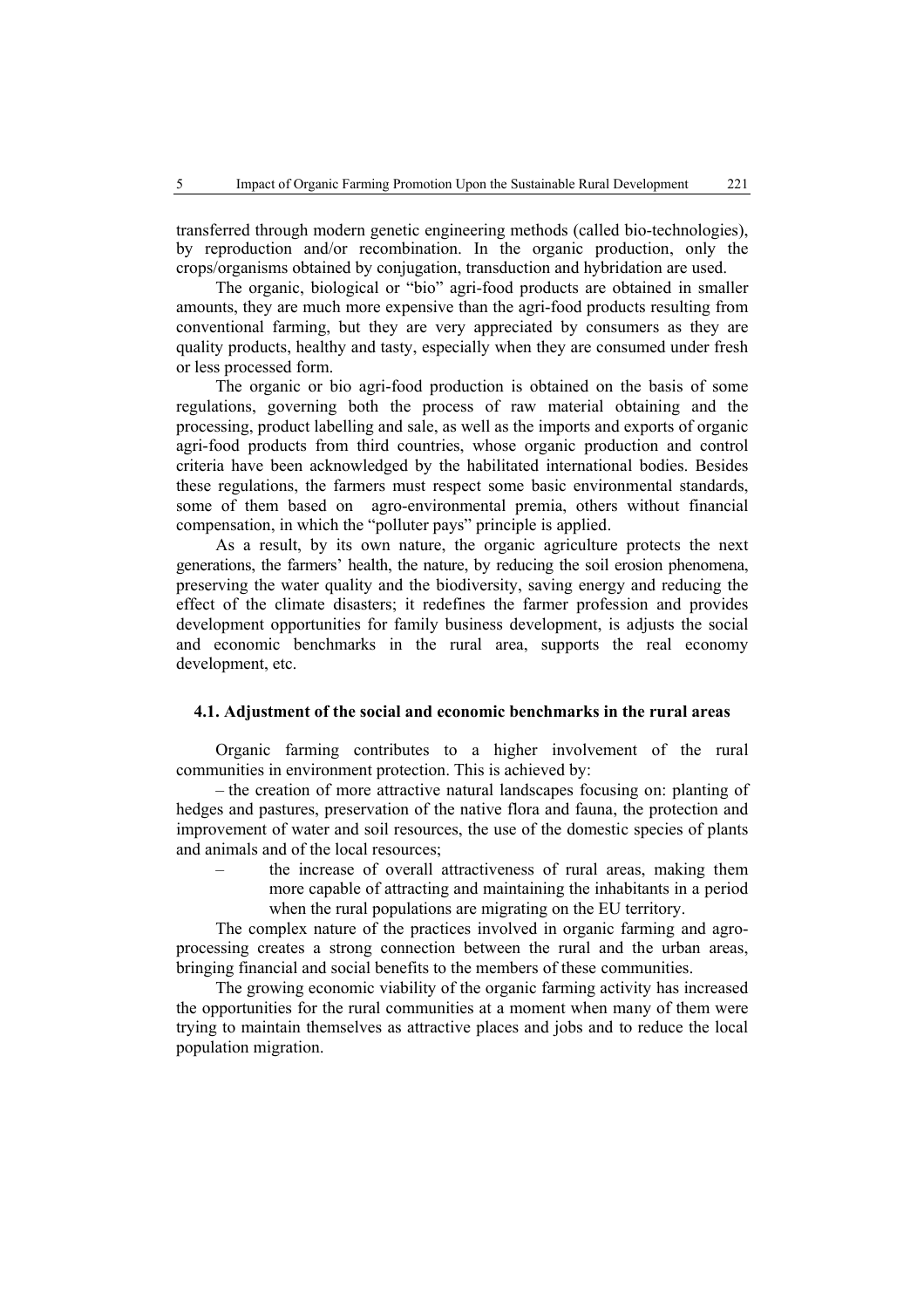A sustainable community appreciates and promotes healthy ecosystems, efficiently uses the resources, develops and ensures a viable local economy. The sustainable community has a development vision supported and promoted by all the community sectors, civic asssociations, local authorities, religious organizations, young people, etc.

A sustainable community is that which has the control upon the development process, upon the decisions it makes and adopts, ensuring the sustainability at local level. This sustainable community has an active social structure – players, groups, associations and institutions able to get involved in long-term joint actions and to assume responsibility for this development process.

The sustainable communities are flourishing because the population is working under collaboration and partnership basis for improving the life quality. The sustainable community is using its own resources in order to meet the present generations' needs, while ensuring the resources necessary for the next generations. It uses its own capacities in order to ensure quality health services, a high living standard for all its residents, by limiting waste, by pollution prevention, by maximizing the conservation of resources by the development of the local resources and by their efficient use for the local economy revival.

The Institute for Sustainable Communities identified the following components of a sustainable community in the year 2000:

1. The ecological integrity characterized by:

– satisfying the basic human needs for air and fresh water, nutritious, uncontaminated food

– protection and development of the local and regional eco-systems and of the biological diversity;

– the water, soil, energy and non-renewable resources preservation, including the maximum use of wastes;

– application of the prevention strategies and of modern pollution minimizing technologies;

– use of the renewable resources in conformity with the renewal rate;

2. The economic security supported by:

– a diverse and financially viable economic basis;

– the re-investment of resources in local economy development;

– the active participation of the local business in economy development;

– employment opportunities for citizens;

– necessary education and training for the adjustment to the employment requirements in the future;

3. The responsibility and empowering necessary for:

– equal opportunities for all persons to participate to and influence the decisions that affect their lives;

– access to the information available to the public;

– a viable NGO sector;

– respect and tollerance for different points of view, values and traditions;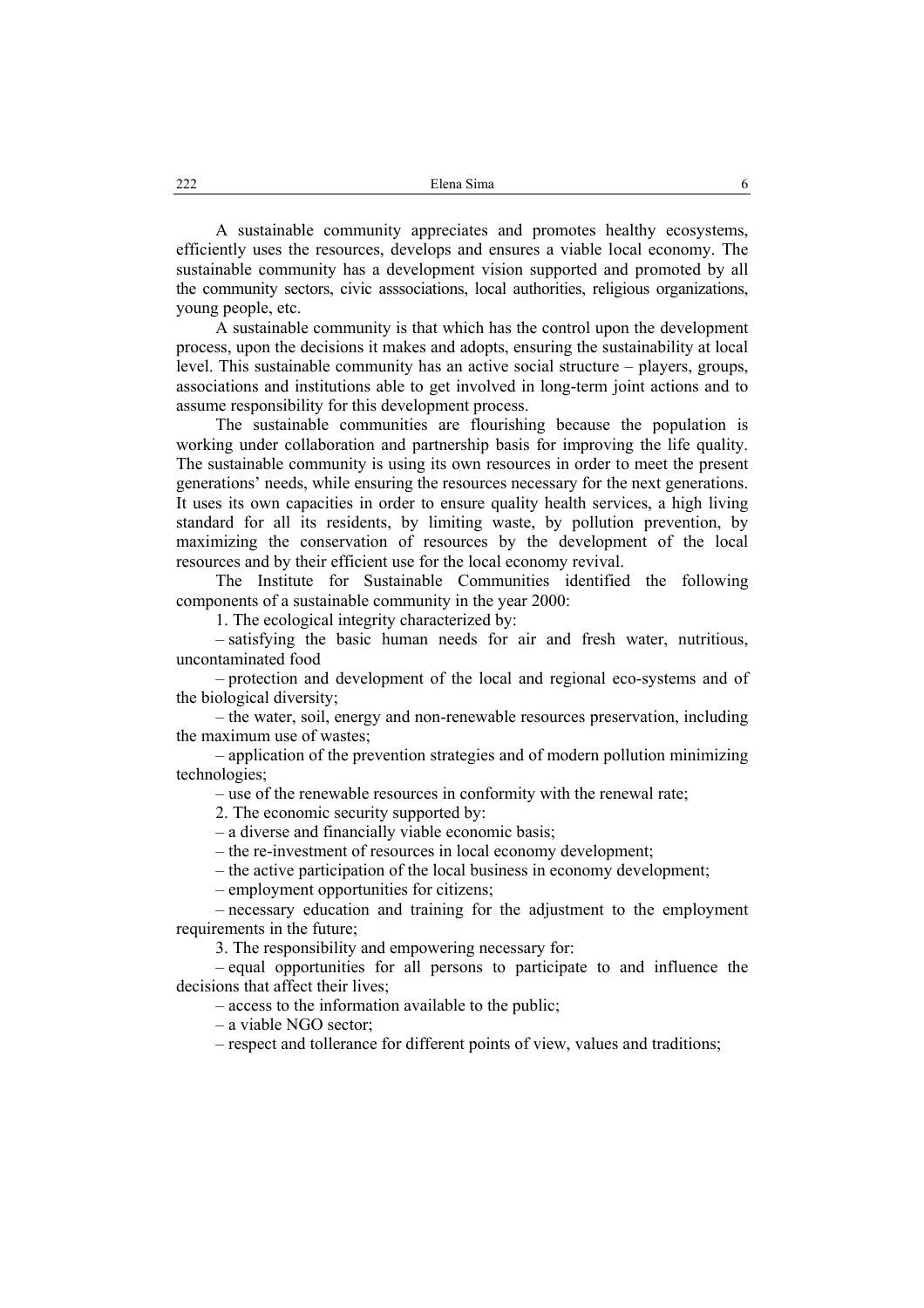– political stability;

– encouraging people of all ages, genders, nationalities, religions and physical abilities in assuming their own responsibilities in the community development process;

– non-compromising the sustainable development of other communities;

4. the social welfare characterized by:

– relevant health services, safe and sound dwellings, quality education institutions for all the community members;

– security;

- stimulation of the creative expression through arts;
- the protection and ensurance of public spaces and historical resources;
- a healthy activity environment;

– adaptation toexternal changes and challenges.

As a result, the main purpose of community sustainable development is poverty eradication at local level, focusing on local resources, which could be classified into: natural resources (soil, air, water, forest plantations), human resources (knowledge, skills, capacities, creativity, adaptation strategies), physical resources (buildings, roads, natural capital: soil, water, forest plantations), social resources (governance and decision-making structures, community, culture) .

The organing farming practice, generating economic, social and ecological benefits on the long term, means the knowledge and application of certain agroenvironmental practices, which feature great diversity depending on the characteristics of the area where they are applied. These agro-environmental practices are regarded as crop and livestock production systems that focus mainly on the measures that ensure the diversification and improvement of the income sources for the local communities by the sustainable use of local resources, the development of services and necessary infrastructure.

At present, in the conditions in which the "bio" or "eco" foodstuffs are sold at higher prices than the conventional foodstuffs, the prices of conventional food do not reflect the hidden expenses, generated by the tax payers, as well as other hidden costs related to regulating and testing the pesticides, the storage and disposal of hazardous waste and the damages to the environment.

The organic farming practice has an important role in the improvement of the environmental conditions, soil preservation, the improvement of water quality, biodiversification and nature protection. Being a type of sustainable agriculture, its goal can be expressed by a mini-max type of function: the production maximization and the minimization of the negative side effects of the agricultural activities.

The competitiveness of the organic products largely depends on the rational formation and allocation of resources, on the conservation and improvement in time of the defining characteristics and of the efficiency of the agricultural growth determinants, such as: land, physical capital and type of production inputs, the human capital, the condition and dynamics of the environment, the technical and technological progress, the organizational process defined by the competitiveness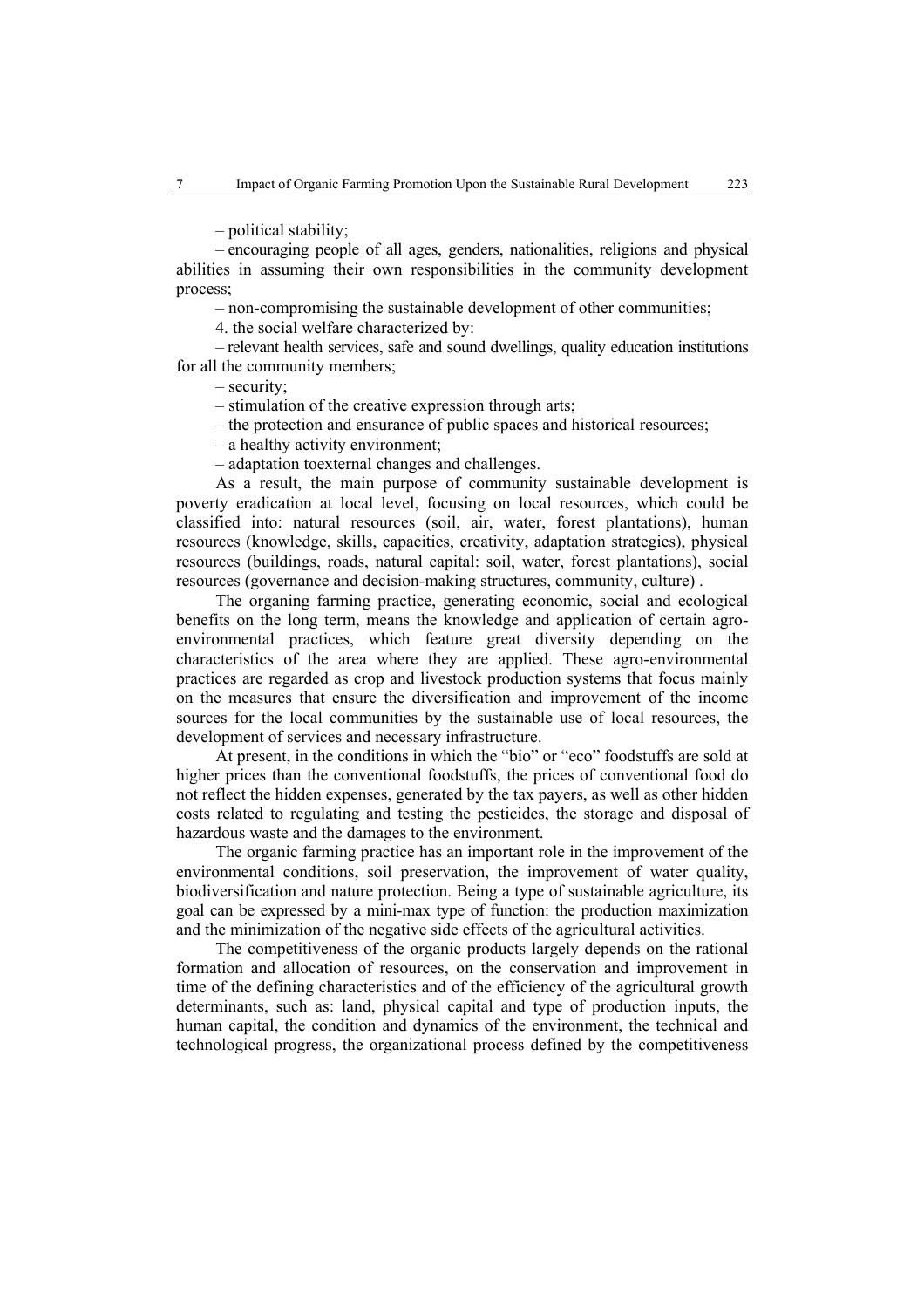of the economic agents, the governmental management based upon agricultural policies and strategies, the management of the agricultural units, etc.

The economic impact of crop and livestock production in the conditions of respecting the organic farming specific rules, as well as the processing and sale of resulting products is a complex issue, with many factors of influence.

The economic aspects of the organic farming are closely connected to the market. It is the market that validates a product from economic point of view. If the demand exists for the respective product, the supply (i.e. organic crop or livestock production) is of interest for farmers, and these improve their cropping or livestock raising technologies, rationalizing the costs and consequently optimizing their profit. As a result, the farmer must supply the consumers with clean and healthy products, at low prices.

The organic farming legislative pressure, the emergence of eco-taxes (the ecological tax), of the norms and technical standards with ecologic limitations for products led to the change in the behaviour of firms producing goods and services, in the direction of their ecologization. The products and services are not accepted on the market if they do not comply with the conditions imposed by the environmental standards.

In this context, the firms producing ecological goods and services understood that it is desirable to focus upon the ecological training of their employees, to stimulate their creativity in order to find solutions to problems such as the efficient use of energy and raw materials, waste recycling, pollution minimization "at source", rather than paying increased eco-taxes. In this way, the money saved can become resources for the future development of the respective firm (company). Thus, they combine the economic efficiency with the ecologic efficiency.

In December 2000, the European Council decided to grant community financial assistance for the measures of information and promotion of agricultural and agrifood products on the internal market of the EU. Mariann Fischer Boel – European Commissioner for agriculture and rural development motivated this funding decision in the following way: "The agricultural products in the European Union are unique through their qualities and diversity. But, on a global market under full expansion, we have to double our efforts to put them under the eyes of consumers. It is not enough to produce foods and beverages of excellent quality. We must also use well-designed marketing instruments in order to promote them. Such projects can significantly support the domestic producers in an increasingly competitive world". The measures in view include public relations and promotion and advertising actions, designed to highlight the advantages of products in terms of quality, hygiene, security, nutritional values, packaging, non-polluting production techinques etc. The information campaigns on the European quality standards are also eligible. The European Union is funding 50% of the budget of these projects, and the rest represents the contribution of the professional organizations that initiate the projects or of the Member States through their internal budgets.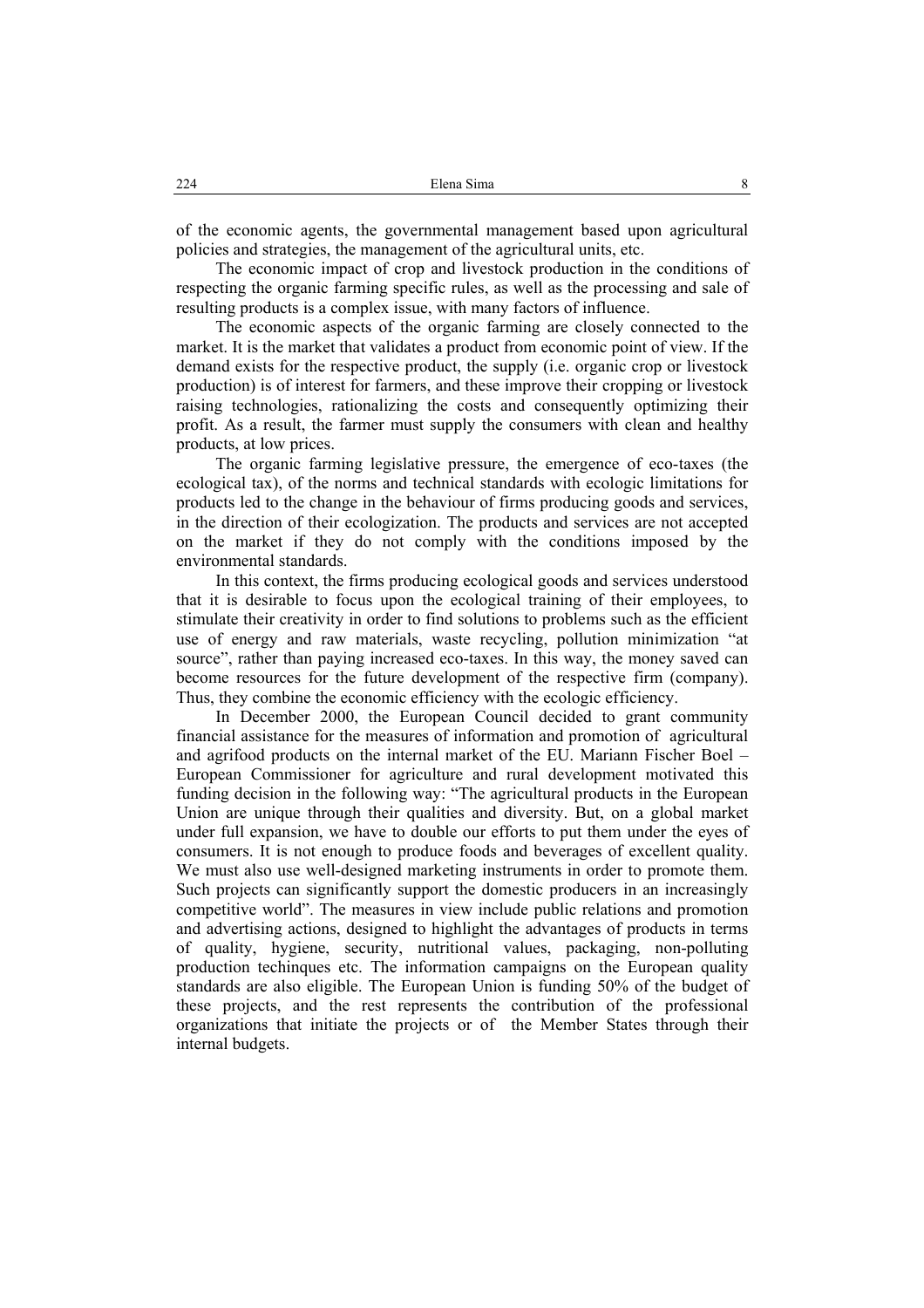The rural communities in Romania are confronted with many problems of economic and social order. These have to find new solutions to their problems, which is quite difficult in the conditions of continuous change of values, in the absence of the necessary capacities and abilities in a free society and market economy. Things are even more difficult, in the case of a local infrastructure that is almost destroyed or needs renovation. The inhabitants' apathy and lack of interest in the present and future of their community contribute to many problems remaining unsolved. There are also examples of success – communities which actively respond to the challanges and the problems they are facing, which are encouraging the free innitiative and the actions with positive results. The success of these communities resides in the mobilization of the local efforts and resources, in encouraging the active participation of population to the community life, in assuming full responsibility for the locality destiny, for the present generations' and next generations' destiny.

### **4.2. The adjustment of the ecologic benchmarks in the rural area**

The idea of sustainable development characterized by a special care for the environment for its preservation for the next generations has in view the change of mentality at individual level (equally for producers and consumers) in the relation with the environment. The children are four times more exposed than the adults to the effect of at least eight pesticides commonly used in agriculture, causing cancer, and the choice of foodstuffs made by the consumers now will have impact on their children in the future.

Many pesticides approved for use by the Environment Protection Agency were registered before research was made on the relation between the emergence of cancer and of other diseases and the use of these pesticides. At present, EPA considers that 60% of herbicides, 90% of fungicides, and 30% of insecticides produce cancer. A report of the World Health Organization in 1987 estimated that pesticides can cause 1.4 million cases of with the Americans. Pesticides are designed to destry living organisms, being also dangerous to people. Besides the fact that they could cause cancer, pesticides contribute to the emergence of birth defects, nerve problems and genetical mutations.

The new consumption patterns due to the change of values with regard to the environment, ethics and health are gaining new consumers every day. This is a good reason for many cooks to use organic, ecologic or "bio" foodstuffs in their recipes, which have a better taste and are healthier.

The obtaining of these products starts with soil nutrition, which contributes to plant feeding. The plants (crops), in their turn, contribute to the feeding of animals and people, and the plants and the develop our food tastes.

A study on the cancer disease stated that the farmers who use herbicides are six times more exposed to the risk of having cancer than the others. In California,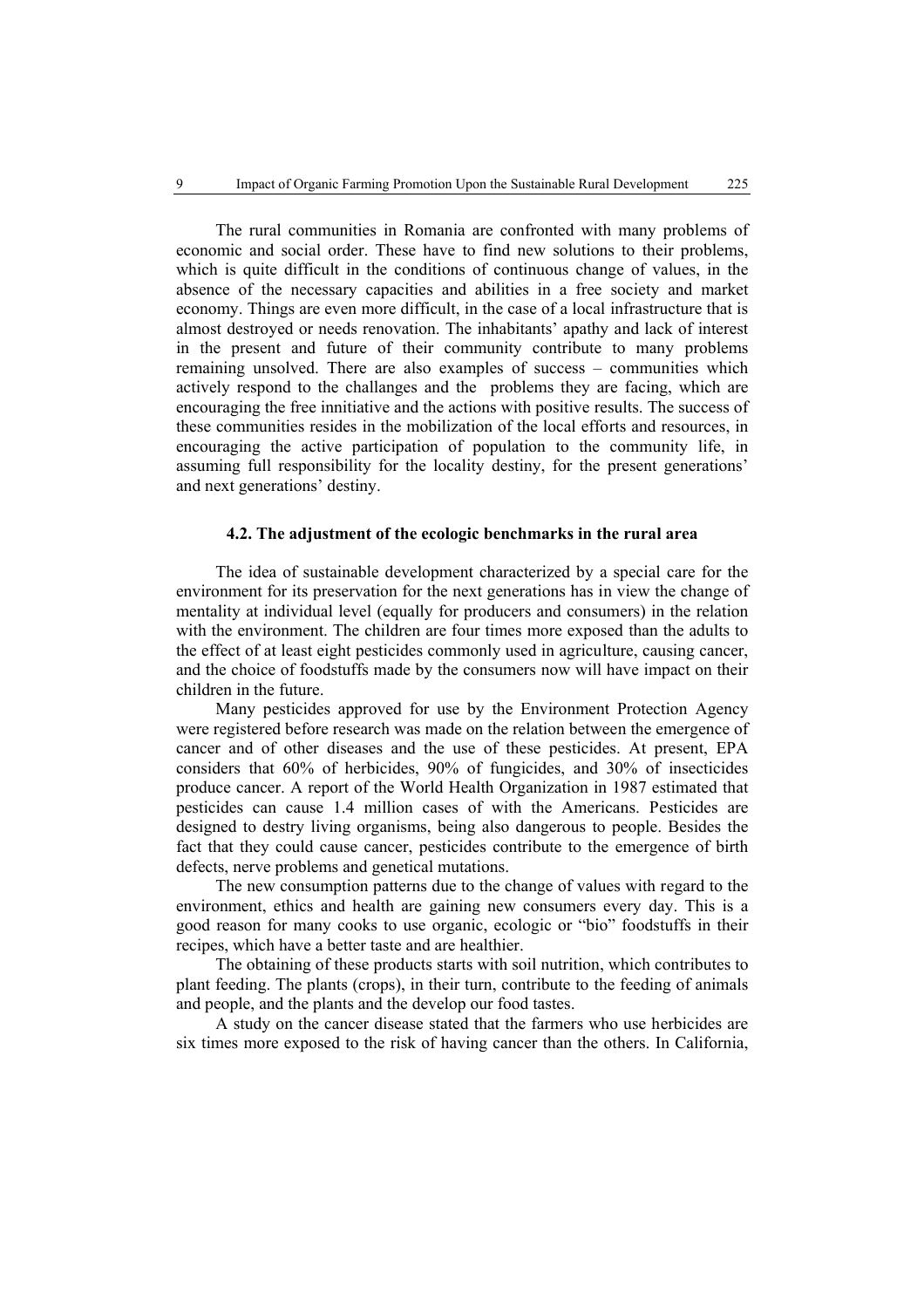the poisoning effect of pesticides upon the farmers has grown by 14% each year on the average, starting with 1973, and doubled in the period 1975-1985. The workers in the fields are subject to highest rate of occupational diseases in the USA.

Farmers' health is a serious problem in the developing countries, where the pesticides are incorrectly used. Approximately one million people are adversely affected by pesticides each year. Several pesticides that are banned in the USA are however produced and exported to other countries.

The organic products are different from the industrial ones by the fact that no chemical fertilizers are used for their production, only natural fertilizers. At the same time, no pesticides or herbicides are used the concentration of which exceeds the 5% limit, which could affect the product properties.

The organic farming practices are non-polluting, and the people who live in an unpolluted environment are healthier. The organic farming targets the harmonization of dynamic interactions between soil, plants, animals, people or, in other words, between the economic, ecological and social side of the agroecosystems and the people's food, clothes and dwelling needs.

There is a strong mutual influence between agriculture and nature. Throughout the centuries, agriculture contributed to the creation and maintenance of a variety of valuable semi-natural habitats. At present, these are shaping most landscapes on the whole EU territory and host a multitude of wild species. In this context, the organic farming provides security in front of natural disasters, soil erosion prevention, water quality protection, energy saving, bio-diversity promotion.

The land areas under organic farming are more resistent to weather disasaters (drought and heavy rainfalls). In 1999, in Pennsylvania, a group of researchers thoroughly investigated the extreme stress situation created by an extremely dry summer followed by a month of September with heavy rainfalls. The study had in view the detrmination of biomass, of soil coverage and surface and in-depth water dynamics. The results revealed that on the parcels on which short and/or long ecological crop rotations were applied, the yields were higher compared to those obtained on the parcels with conventional rotations (with application of chemicals).

The soil represents the basis of the ecologic, biological, or organic food production. The specialists' assessments indicate that soil is the first victim of intensive agricultural technologies. In the USA every year, over three million of tons of high quality soils are the victim of erosion. As a result, the American farms suffer from the greatest soil erosion in the history.

Two-thirds of the human body consist of water. 70.8% of the area of the globe is covered by oceans and seas. Drinking water comes from the ground water that feeds the surface running waters. In spite of being so important, water is another victim of pesticides. The pesticides are polluting the surface waters in 38 states, affecting more than half of the inhabitants of each state.

During the last three generations, the American agriculture shifted from the small family household farms based on human energy to the large-sized industrial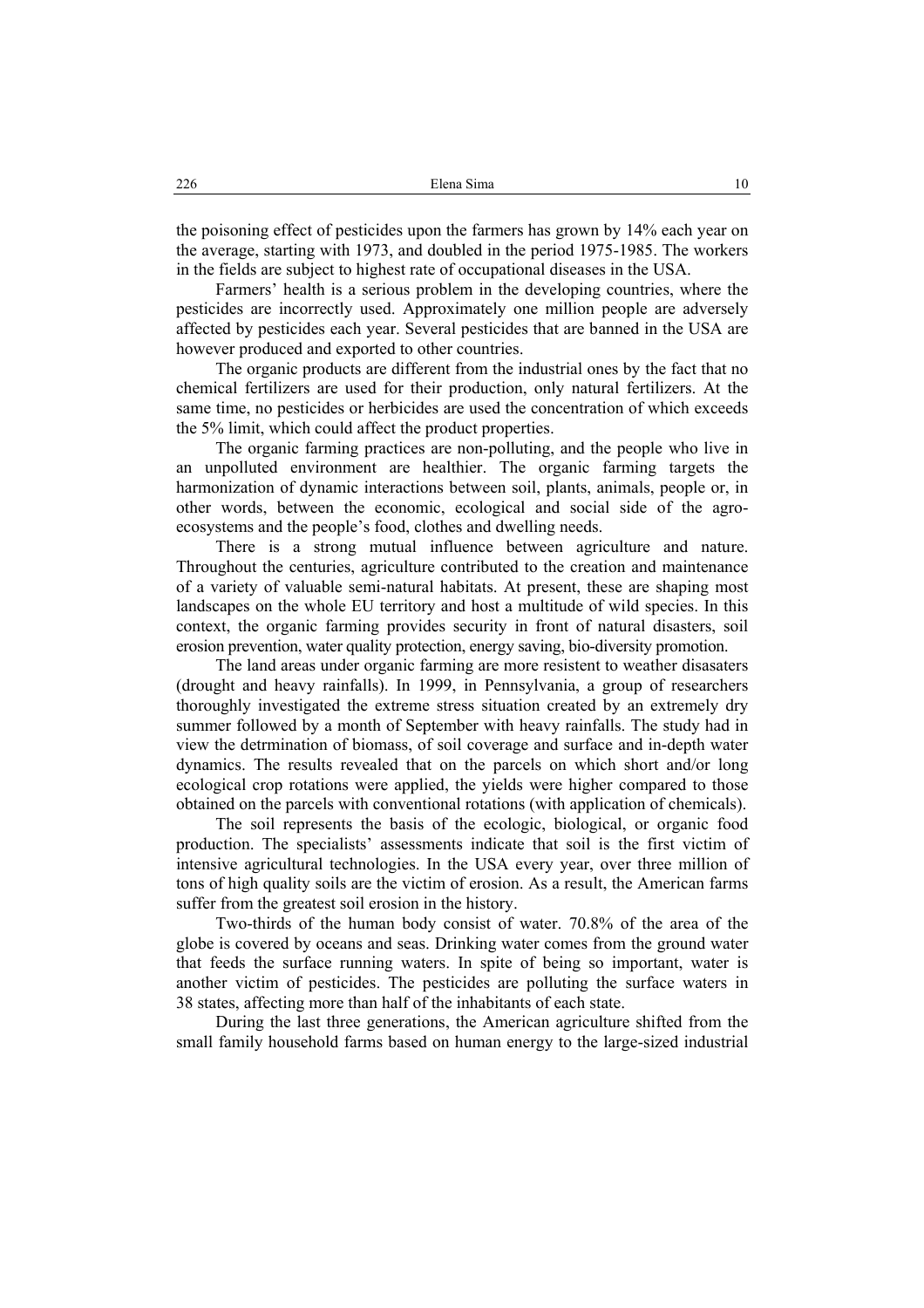farms, based on the use of fossil fuels. The modern farms are using more petroleum than any other industry, consuming 12% of the total energy source of the USA. More energy is used in the production of chemical fertilizers than for the cultivation and harvesting of all crops in the USA.. The organic farming is mainly uesed on practices that need more manual work, as for example weeding, application or natural fertilizers, harvesting etc. The "bio" or "eco" products also travel a much shorter distance from the farm to the consumer table, as they are being preferred fresh or un-processed.

The monoculture means the same crop being planted on the same same land, the same field several years on end. There are some crops, maize for example, which could be cultivated on the same area for several years, without decreasing yields, on the condition strict fertilization and pest and disease control measures are applied. In the period 1950–1970, maize production of the USA increased three times, due to the use of larger amounts of fertilizers, pesticides for pest and disease control. The use of a larger energy amount in the cultivation technology seriously affected the natural diversity of plants.

### **4.3. Redefining the farmer job**

Organic farming enables the application of a new production management, by which farmers contribute to the maintenance of ecosystems and to pollution diminution; at the same time, only a limited number of additives and technological auxiliaries are used in the organic processsing of agri-food products.

The practices involved in the organic farming and agro-processing are extremely complex and specialized, which creates a special level of *professionalism*. The operators from organic farming and the chain of related activities have skills in the production and delivery of organic products and they get permanently trained for the improvement of the necessary skills and knowledge.

In the first, and most important place, the restrictions in the use of pesticides, of chemical fertilizers, of antibiotics for the animals, of the food additives and of other additional substances in the processing of the agricultural products, make it compulsory for farmers to be highly qualified and have a good knowledge, in order to ensure a good health and nutrition level for crops and livestock, while efficiently using the farm resources.

In the organic farming system, prevention is the key to success, because the farmers who practice this type of agriculture must use all their knowledge and managerial skills so as to prevent the occurrence of such problems, as they cannot rely on the "fast solving" of problems in case they appear.

The same approach is also valid in the agro-processing sector. The organic agri-food products are found in a wide range of forms, from fruits and vegetables supplied under fresh form directly from the farm, to wines, and old refined cheese.

As a result, the specific organic farming practices impose the following: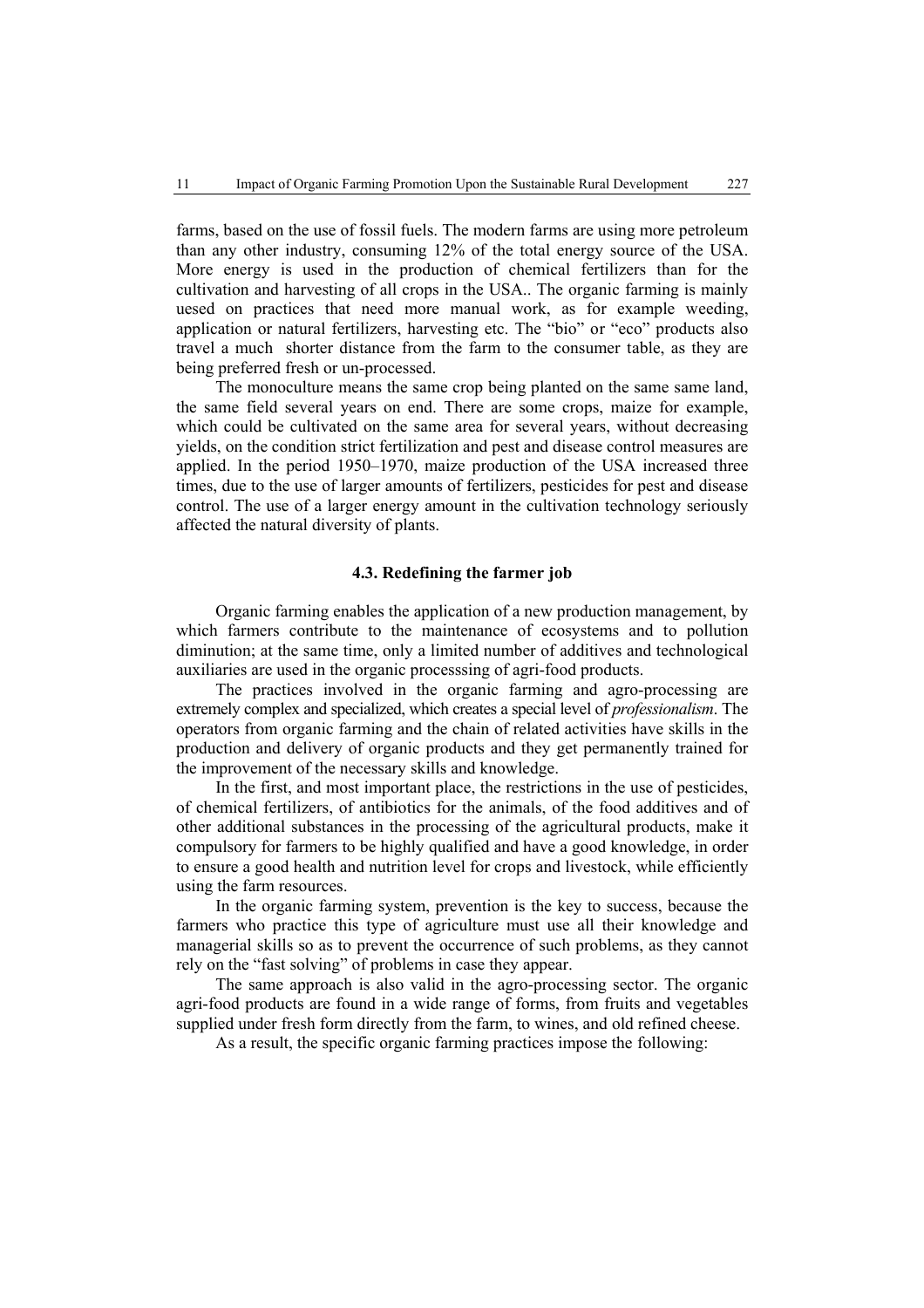– crop rotation as premises to the efficient use of farm resources;

– very strict limits to the use of chemical pesticides and of chemical fertilizers, of antibiotics for animals, of food additives and other complementary substances used in the agro- processing industry;

– banning the use of genetical modified organisms (GMOs);

– the use of present resources on the spot, the use of manure from the livestock and fodder produced on the farm as fertilizers;

– choice of crop and animal species that are resistant to pests and diseases, adapted to local conditions;

– raising the animals in freedom conditions, in open sheds fed on organic fodder;

– use of certain animal raising practices adapted to each breed in part;

The authenticity of the organic agricultural and food products, regardless of the place where they are produced, as well as their accurate labelling is guaranteed and ensured through a series of norms, instruments, legal, institutional, administrative, commercial, financial structures and procedures. In the law, the use of the word "organic" and of its equivalents in any other language, for the classification of the food products, is exclusively reserved to the organic agricultural products. This exclusive use represents for consumers a guarrantee for the quality and fiability of the organic products they buy.

The ecologic logo of the EU was made available to the farmers and producers of organic food products in order to be used on a voluntary basis; the meabning of the logo is the following: at least 95% of the product ingredients were obtained by ecologic methods; the product respects the norms of the official control system; the product bears the name of the producer, processor or seller, as well as the name or code of the control body.

At present, more and more farms are shifting to organic, ecologic, biological practices. Most of them are small family farms, which means that the organic farming provides development opportunities to the family business.

The organic farming development represents a challenge and priority at the same time, as the EU Common Agricultural Policy provides mechanisms for the support of the agricultural producers, applying the rules of the good agricultural and environmental conditions.

Among the forms of support provided to farmers and other beneficiaries from the rural areas are those regarding the "agro-environmental measures for the environment improvement". The agro-environmental systems have been supported by the European Union ever since their introduction through the CAP reform of 1992. They encourage the farmers to supply environment services that go beyond the ordinary farming practices. The farmers who commit themselves on a voluntary basis to reach the agro-environmental objectives on a period of five years can benefit from aids. Longer periods can be established for certain types of commitments, depending on their effects upon the environment.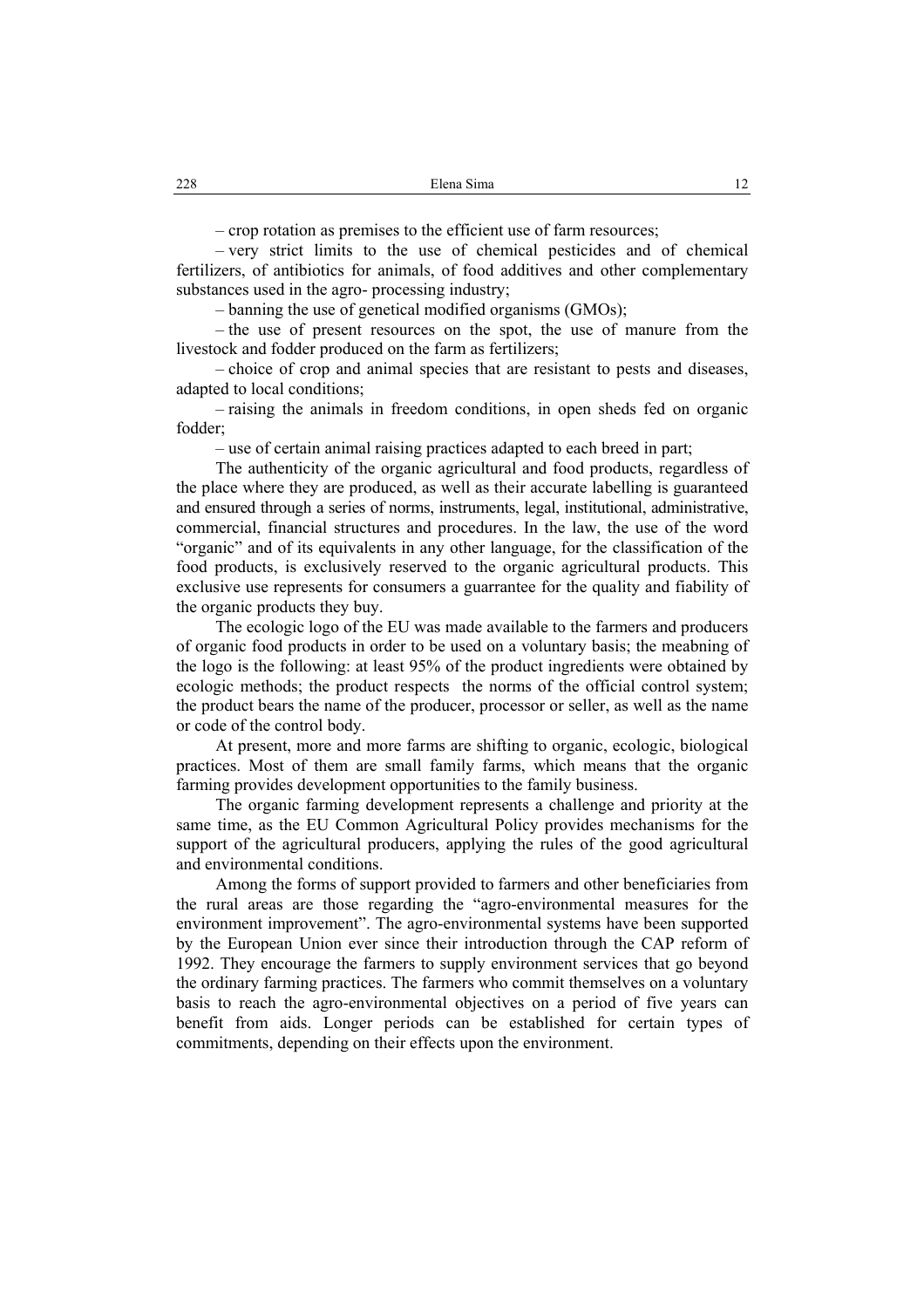The organic farming practice, generating long-term economic, social and ecological benefits, means the knowledge and application of agro-environmental practices, which feature high diversity depending on the zone where they are applied. These agro-environmental practices are regarded as systems of crop and livestock production that mainly have in view the measures targeting the diversification and improvement of the income sources for the local communities through sustainable use of the local resources, development of services and necessary infrastructure.

The competitiveness of the organic products largely depends on:

– the creation of a production, processing, and sale system for the organic products, meant to satisfy the requirements of the national and international market;

– the professional training of all those involved in the chain of organic products:activities related to organic with ecological character: trainers, producers, inspectors, processors, experts from the Ministry, importers, exporters etc;

– setting up the producers' groups for the commercialization of the Romanian organic products;

– the promotion of the Romanian organic products on the international market;

– the coverage of the market niches existing in the uncovered specific fields also by the development of the specific organic agriculture research.

The organic farming responds to the various concerns of the contemporary world; yet it is facing difficultires in its development. The main advantages and opportunities are coming from:

– the use of natural resources in a sustainable and renewable way;

– the use of the traditional technologies that are benefitting the developing countries and are an important premise for ensuring the food security at local level;

– production of foodstuffs with high nutritive qualities, safe for the consumers;

– higher incomes for the farmers, because the prices of the organic products are higher;

– the employment of labour in the rural area for a greater number of days per year;

– demand for organic products, which created new export opportunities for the developing countries.

The disadvantages and constraints of organic farming could be due to:

– price difference between the organic and conventional products resulting in low incomes, these having the tendency to increase in time, as the supply of organic products tends to equal the demand;

– the different quality standards that create difficulties in ensuring a fair trade with organic products, in some situations the importing country being able to refuse the products, this procedure thus becoming a technical (non tariff) barrier;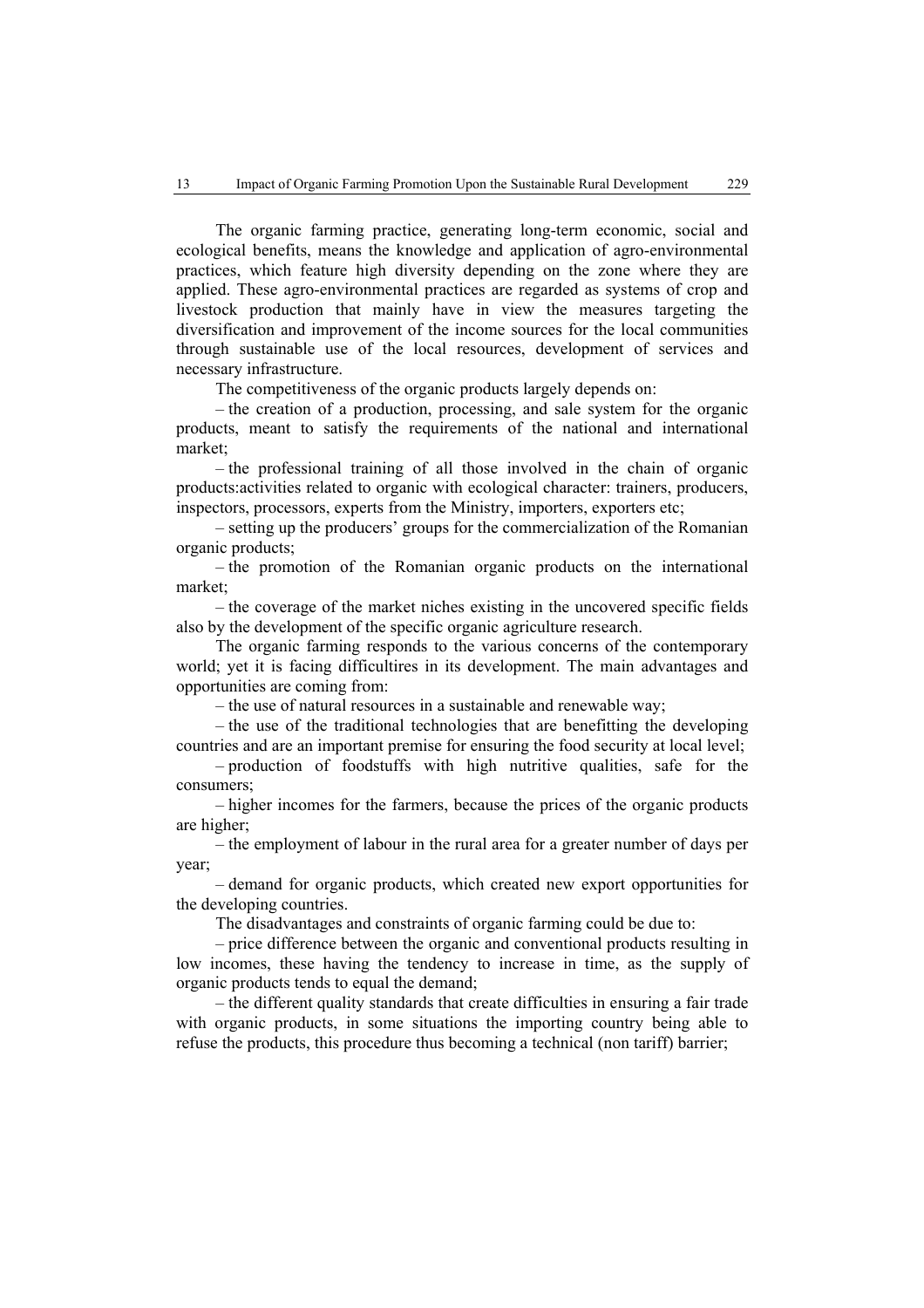– the lack of firm guarrantees for long-term land operation by the lessor farmers, who are investing in the conversion to organic farming.

From the analysis of the value chain and of the consumers' requirements at world level, the identified critical success factors are the following: the price, the assortment range, the packaging, the image of the product and the availability. The approach to these critical success factors is hindered by the existence, at the level of each link or important activity in the value chain, of some constrains affecting competitiveness.

The constraints that appeared at producer level in the organic farming system refer to:

– the lack of producers' information on the benefits of applying the organic production practice;

– the poor development of the input sector specific to organic farming (seeds and planting stock, fertilizers and amendments, substances for the control of pests and diseases);

– the poorly developed research in the field of organic agri-food production;

– low number of producers' associations and/ or marketing associations;

– a crop insurance system that is weakly developed and non-attractive to producers;

The financial constraints at farmer level refer to:

– high expenses due to a period of conversion of 2-3 years, while the products cannot benefit from price premia specific for the certified organic products, to which the certifcation costs are added;

– high price of the specific inputs necessary for the organic production, which are imported at present;

– non-functional export subsidies and minimum subsidy for the conversion period and for the certified products;

– lack of fiscal policy measures and of financial support for tax exemption;

– indequate operation of the agricultural credit system or of the agricultural credit guarrantee fund;

– limited presence of foreign investors.

The processing sector of the organic agricultural products is still poorly developed and the constraints at processor level are due to the following:

– lack of coherence in supplying the processors with primary products and inputs (additives, ingredients, etc);

– use of obsolete machinery and technologies on the farms and processing SMEs, which do not comply with the organic farming standard;

– low investment rate in the organic processing sector, for the modernization of the existing production facilities or for the development of new ones.

At the level of the domestic market of organic agri-food products, the operators are confronted with the following constraints: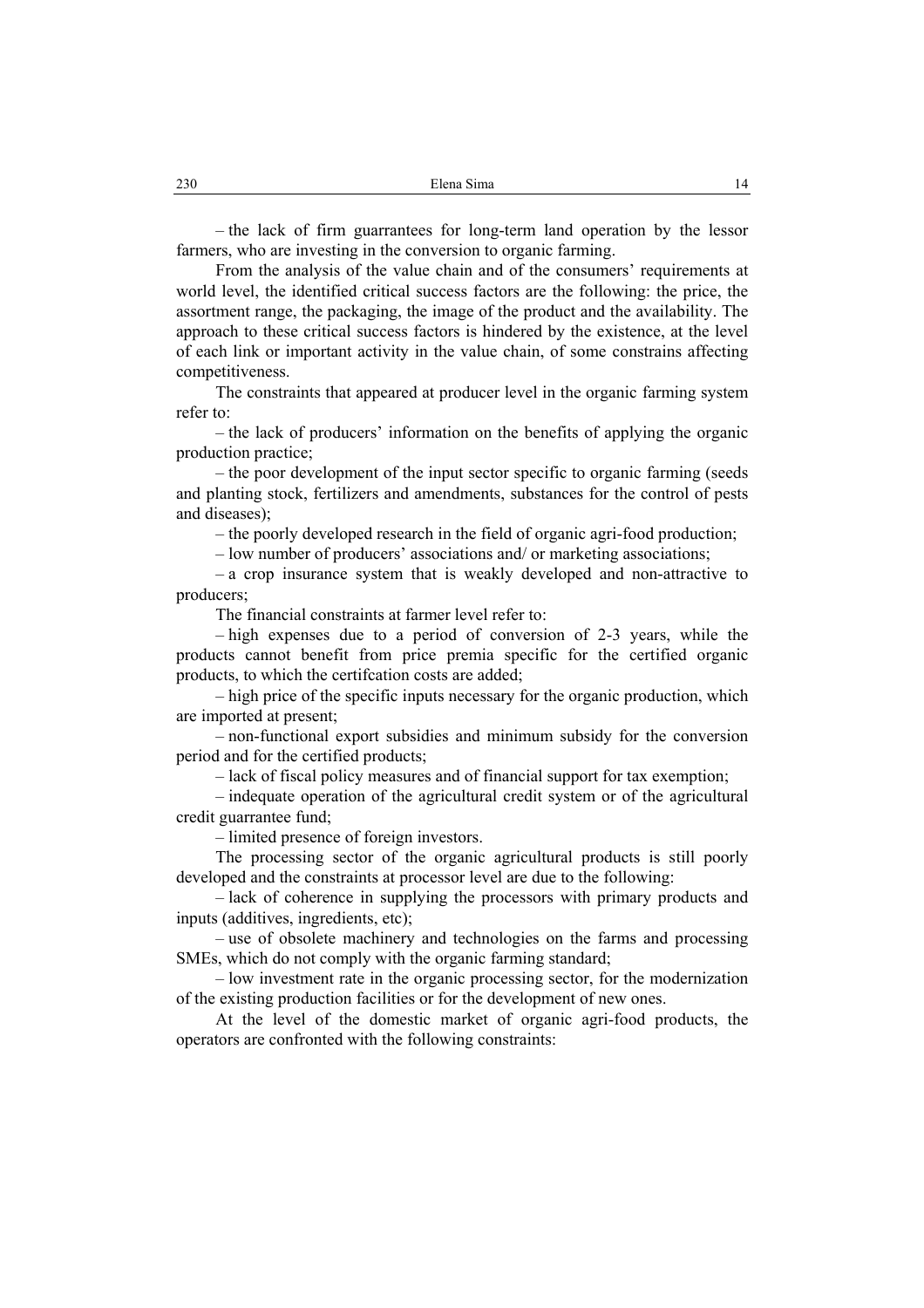– existence of a low number of production and processing units in the field of organic farming;

– existence of a low number of importers of organic agri-food products;

– a low purchasing power at consumer level;

– lack of a promotion programme for products and of consumers' awarenes.

At the level of foreign market for organic agri-food products, the operators are facing the following constraints:

– absence of a commercial representation network on the market of the countries interested in organic products;

– poor development of the specialized networks that provide information to exporters (market studies, quality standards, tariff and non-tariff barriers);

– insufficient and unefficient cooperation between the public and private sectors with regard to Romania's presence in international fairs and exhibitions;

– bureaucracy at the central administration institutions and at the level of the customs points.

At institutional level, the manifested constraints are related to:

– lack of accurate information on the benefits of organic farming practices;

– lack of an action plan for the organic farming development (on short, medium and long term);

– the ownership titles have not been granted intotality, delayed privatization of the former state farms and confusion in the concessioning of plantations;

– fiscal instability;

– quasi-general not understanding the new competitional context and the implications of the accession at top management level;

– the low rate of legislation implementation mainly as regards the control system through the non-existence of the control on activity of inspection and certification bodies acknowledged by the Accrediting Commision within the Ministry of Agriculture;

– the low level of producers' association and of economic efficiency at producers' level implicitly for complying with the specific requirements on the foreign markets;

– the non materialization of the public-private partnership in promoting the organic farming concept.

The numerous farms of relatively low size with family labour force, which are obliged to give up the application of chemicals also create favourable premises for the adoption of alternative agricultural systems in Romania. Organic farming encourages the integration of complementary activities on the agricultural holding, it favours interesting poly-cultural systems, both from the perspective of environment protection and landscape preservation. The constraints to chemical fertilization and use of phyto-sanitary substances is a guarantee to obtaining healthy products and, at the same time, they eliminate the risk of contaminating the environment, either at soil level or at ground water level.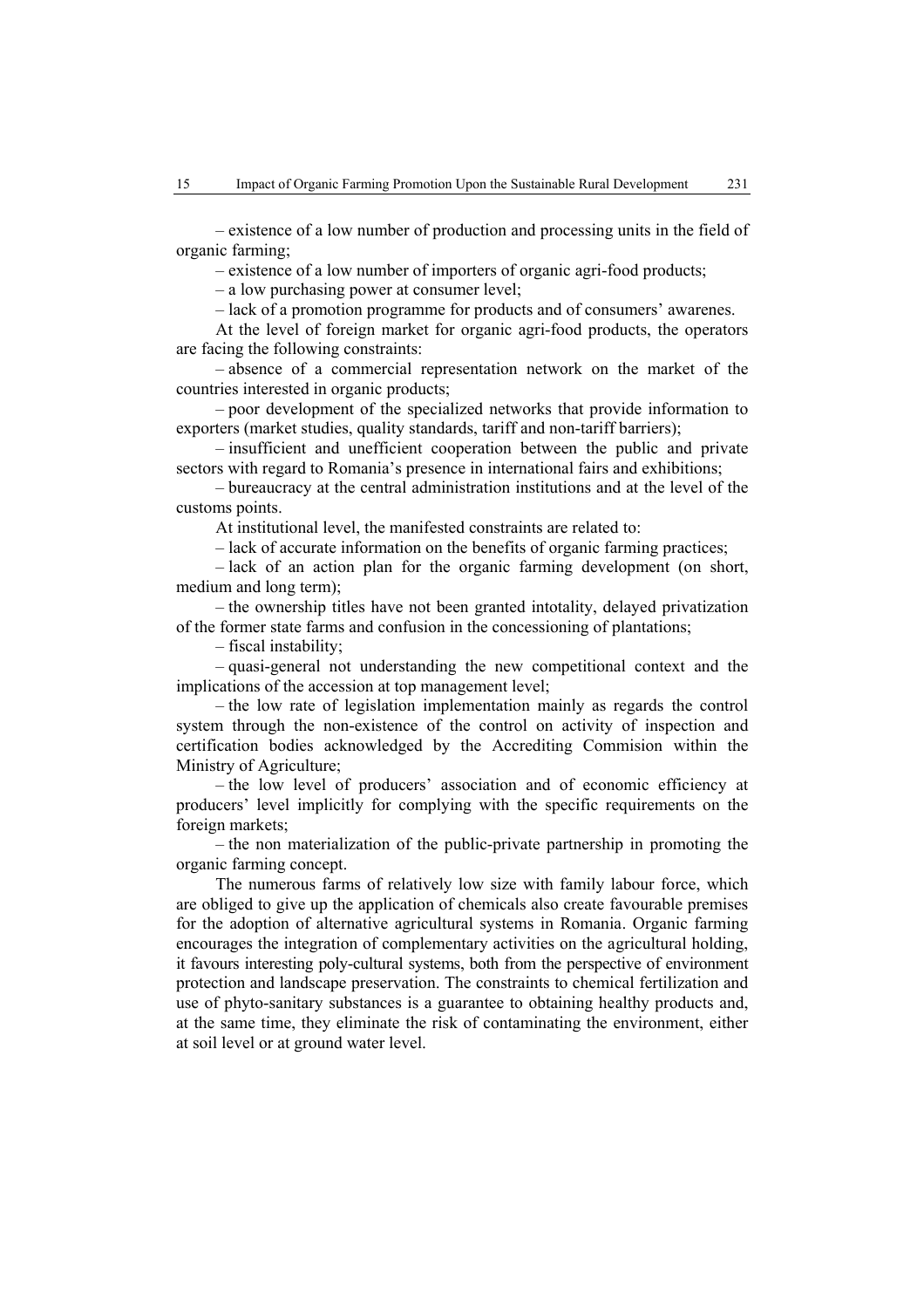At macroeconomic level, the beneficial effects of the organic farming practice can be materialized into better employment. Thus, organic agriculture can contribute to the promotion of a viable rural economy by the development of economic activities with significant value added and with a great intensity of population employment in the rural areas and with great contributions to the increase of the interest in the rural area.

#### **CONCLUSIONS**

Sustainable development differs according to space, time, values and available resources. The development process of the rural communities from the sustainability perspective first implies the awareness of the development planning need, of the correct assessment of strengths and weaknesses of the rural communities, of existing or potential opportunities and risks, which will determine the priority actions on short and long term.

A sustainable rural community is based on active citizens who take part in the development of the initiative spirit and responsibility related to the harmonious development of the agricultural areas and rural settlements, through the rural territory planning and organization, which should take into consideration the economic, social, ecological and cultural-historical consequences of the different regions, consolidate the potential and multifunctional role of the rural areas and settings under economic, social, ecological, cultural-spiritual aspect, ensure the protection and preservation of natural resources by the maintenance and creation of a natural environment favorable to a decent living, at acceptable standards.

A production management system is applied in the organic farming that promotes and improves the health of agro-systems, protects biodiversity, the biological cycles and the soil micro-biological activity, obtaining high quality and healthy agricultural products, which can be sold at much higher prices than the conventional products. This has a multitude of benefits, both for farmers and for consumers. At the same time it prevents soil erosion, it protects water quality, it promotes biodiversity, saves energy, reduces the effect of the climate disasters, it supports real economy development, it adjusts the social and economic benchmarks in the ruralarea, it redefines the farmer's profession, it protects the next generations, removes the chemicals from food, it develops the "good taste for food", it also protects farmers' health and provides opportunities for family business development.

Owing to its characteristics, the organic farming ensures:

– the long-term protection of soil fertility, by maintaining and increasing the organic matter content, by encouraging the biological activity and careful mechanical interventions;

– the indirect supply of nutrients to crops, that reach the crops through the action of the soil microorganisms;